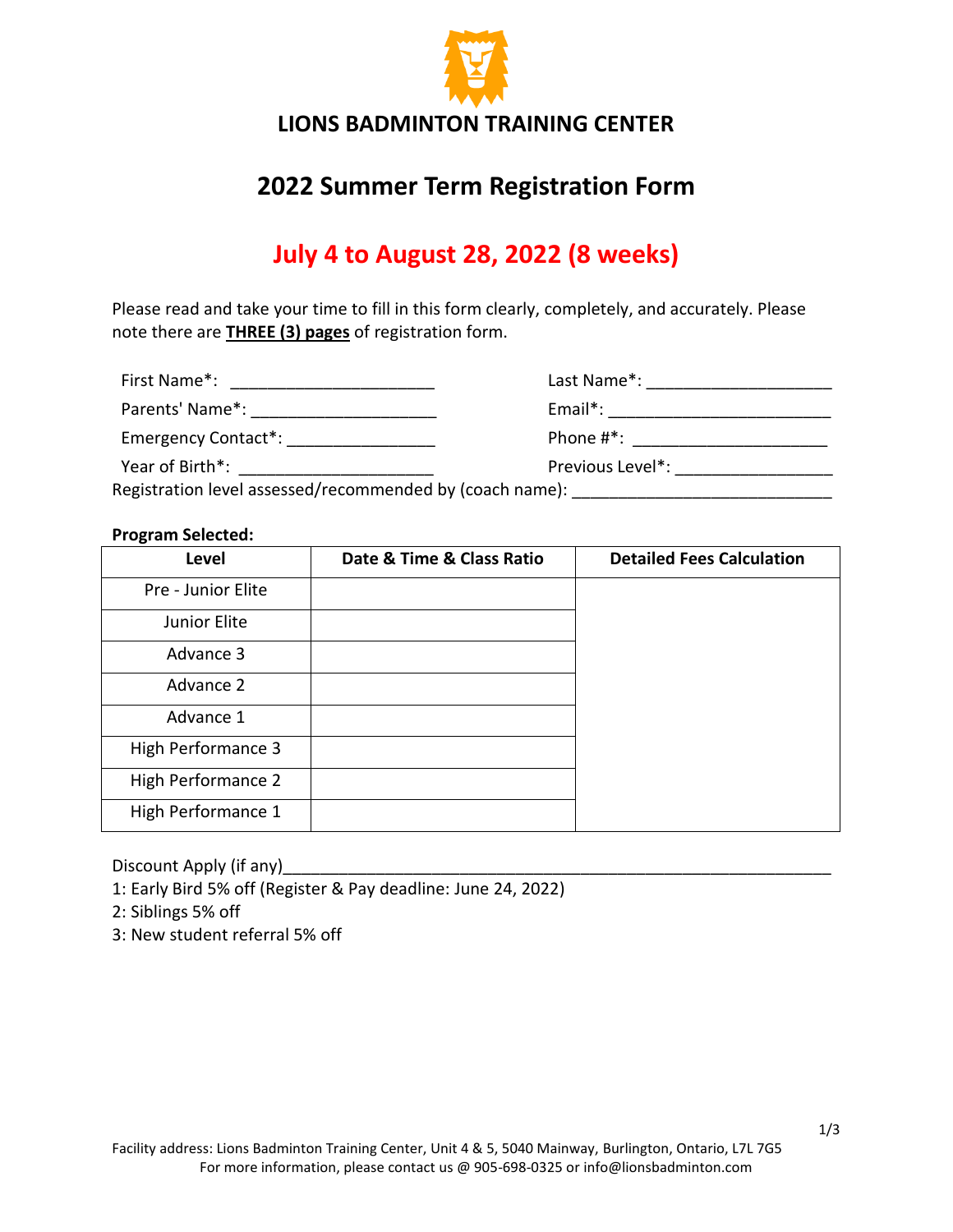

### **LIONS BADMINTON TRAINING CENTER**

#### **TERMS & CONDITIONS**

I have read and I understand this form's contents completely and have answered the above questions accurately.

- 1. The team member agrees to represent Lions Badminton Training Center exclusively at all tournaments and agrees not to represent any other club while training with Lions Badminton Training Center.
- 2. Lions Badminton Training Center reserves the right to terminate any team member that violates the team rules as set out by Lions Badminton Training Center and their coaching staff.
- 3. The undersigned understands that Lions Badminton is not responsible for expenses resulting from loss or injuries sustained while engaged in any activities whatsoever whether on club premises or off.
- 4. It is understood that some training photos and videos will be taken of you for promotional purposes.
- 5. Maximum **1 make up class** will be arranged with **full term registration** & **at least 48 hours in writing notification** in advance is required.
- **6. It is understood and agreed that NO CREDIT / REFUND will be issued with student's withdraw/suspension/missed class after term begins. Club would ONLY issue credit in case of CLUB CLOSURE and/or scheduled classes cannot be fulfilled.**

Players/Parent or Guardian Signature: **Noting that the set of the set of the set of the set of the set of the s** 

Date of Registration: example and Date of Payment:  $\Box$ 

| <b>For Internal Use Only</b>                   |  |  |  |
|------------------------------------------------|--|--|--|
| <b>Payment Method, Amount Paid &amp; Date:</b> |  |  |  |
| <b>Lions Staff Signature:</b>                  |  |  |  |
| Notes:                                         |  |  |  |